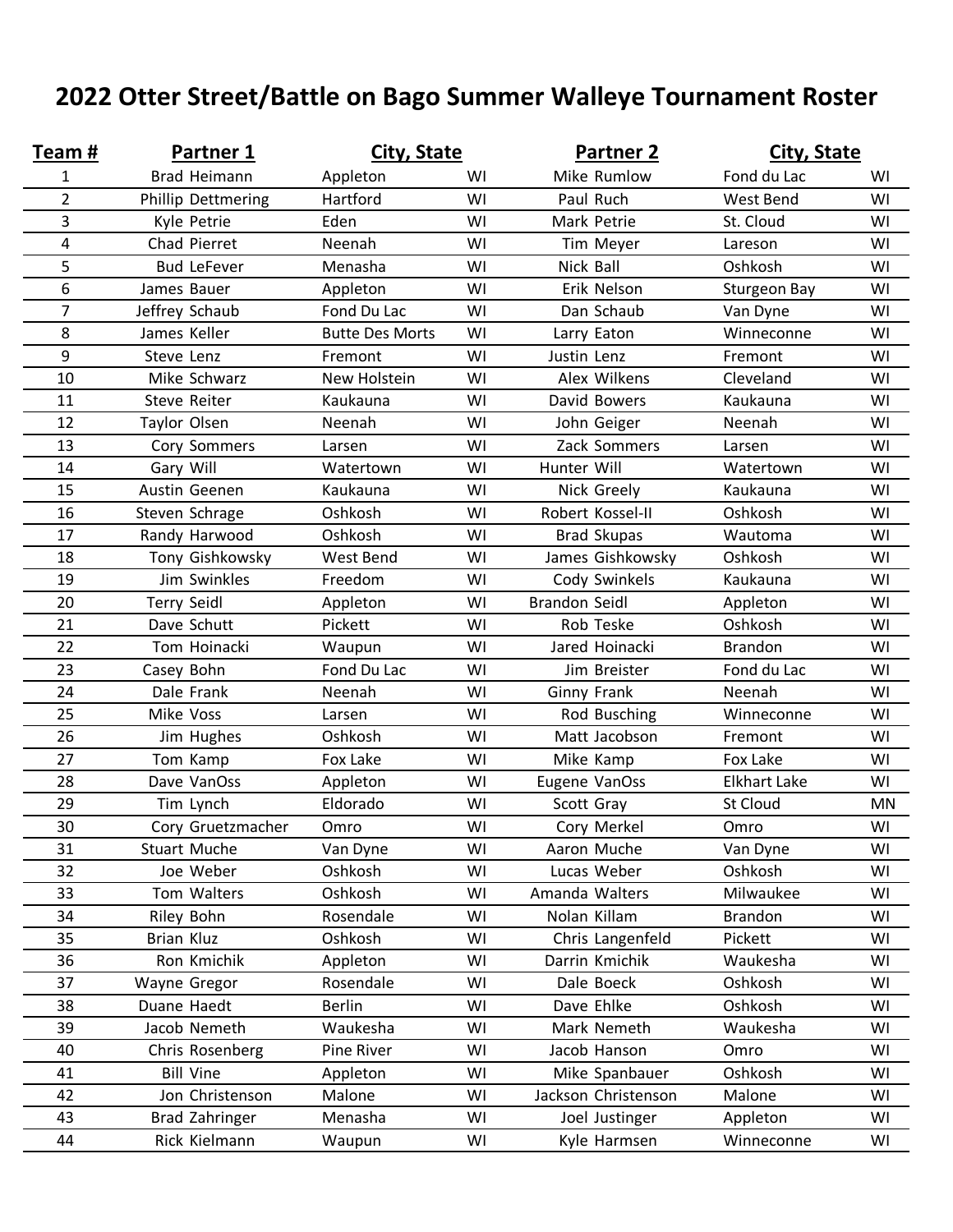| 45 | Scott Barkholtz         | Neenah            | WI | Scott Barkholtz-Jr   | Neenah                 | WI |
|----|-------------------------|-------------------|----|----------------------|------------------------|----|
| 46 | Robert Denis            | Shiocton          | WI | Jeff Green           | Freedom                | WI |
| 47 | <b>Rick Lemmens</b>     | Neenah            | WI | Dan Bastian          | Winneconne             | WI |
| 48 | <b>Brian Horejs</b>     | Oshkosh           | WI | Dave Kiesow          | Oshkosh                | WI |
| 49 | <b>Bill Morgan</b>      | Fond Du Lac       | WI | Brian Anderson       | Fond Du Lac            | WI |
| 50 | Kenneth Sarah           | Lomira            | WI | Robert Sarah         | Fredonia               | WI |
| 51 | <b>Bud Jelinek</b>      | Avoca             | WI | Paige Jelinek        | <b>Spring Green</b>    | WI |
| 52 | Andy Kroll              | Oshkosh           | WI | Mike Koeller         | Oshkosh                | WI |
| 53 | Joe Knuth               | Denmark           | WI | Mark Horel           | Oshkosh                | WI |
| 54 | Russ Mathe-Jr.          | Oshkosh           | WI | Jason Mathe          | Oshkosh                | WI |
| 55 | Lance Sweeting          | Oshkosh           | WI | Art Dumke            | Oshkosh                | WI |
| 56 | Jonathan Helz           | Oshkosh           | WI | Jeff Hudson          | Oshkosh                | WI |
| 57 | Steve Johnson           | Van Dyne          | WI | <b>Brian Possin</b>  | Fond Du Lac            | WI |
| 58 | <b>Bryan Doering</b>    | Fond Du Lac       | WI | Randy Schultz        | Fond Du Lac            | WI |
| 59 | Jerrett Fischer         | Van Dyne          | WI | Conor Noble          | Fond du Lac            | WI |
| 60 | Ronald Goldapske        | Van Dyne          | WI | Dave Knueppel        | Fond Du Lac            | WI |
| 61 | Steve Goebel-Jr.        | New Holstein      | WI | Kevin Schaefer       | Mt Calvary             | WI |
| 62 | Jeff Sass               | Fond Du Lac       | WI | Ralph Janzer-Jr      | Campbellsport          | WI |
| 63 | Pat Schommer            | Fond Du Lac       | WI | Mark Schommer        | Fond Du Lac            | WI |
| 64 | David Stich             | Kenosha           | WI | Samuel Mueller       | Oshkosh                | WI |
| 65 | Keith Daniels           | Fond Du Lac       | WI | Jamie Nowak          | Redgranite             | WI |
| 66 | Jeremy Hurst            | Oshkosh           | WI | Dawson Hurst         | Oshkosh                | WI |
| 67 | Ben McKeever            | New London        | WI | Carter Dittman       | Fremont                | WI |
| 68 | <b>Billy Liebhauser</b> | Oshkosh           | WI | Jim Streblow         | Oshkosh                | WI |
| 69 | Jon Kind                | Van Dyne          | WI | Daniel Barfield      | Fond Du Lac            | WI |
| 70 | <b>Ted Karow</b>        | Oshkosh           | WI | Kerry Lautenschlager | Oshkosh                | WI |
| 71 | Ryan Standke            | Oshkosh           | WI | Casey Schulze        | Oshkosh                | WI |
| 72 | <b>Blaine Hornes-II</b> | Oshkosh           | WI | <b>Blaine Hornes</b> | Winneconne             | WI |
| 73 | <b>Brad Rice</b>        | Madison           | WI | Phil Smith           | <b>Richland Center</b> | WI |
| 74 | Kyle Jenkins            | Oshkosh           | WI | Scott Hittman        | Oshkosh                | WI |
| 75 | Dan Price               | Oshkosh           | WI | James Price          | Fond Du Lac            | WI |
| 76 | Joe Lesch               | West Bend         | WI | Ashley Rew           | West Bend              | WI |
| 77 | Ken Groeschel           | Malone            | WI | Grant Groeschel      | Malone                 | WI |
| 78 | Jon Janiak              | Waupaca           | WI | Jim Demboski         | N Fond du Lac          | WI |
| 79 | Dave Harding            | Fond Du Lac       | WI | <b>Bob Ahner</b>     | Fond Du Lac            | WI |
| 80 | <b>Brett Muche</b>      | Fond du Lac       | WI | <b>Tyler Strook</b>  | Eldorado               | WI |
| 81 | Tom Beesley             | North Fond Du Lac | WI | <b>Bob Schommer</b>  | Eden                   | WI |
| 82 | Matt Kissinger          | Cascade           | WI | Jake Wade            | Campbellsport          | WI |
| 83 | Jason Robinson          | Oshkosh           | WI | John Buttke          | Omro                   | WI |
| 84 | Chad Wilkens            | Elkhorn           | WI | Mike Toubl           | <b>Beloit</b>          | WI |
| 85 | Ed Coenraad             | Appleton          | WI | Gary Anholzer        | Crandon                | WI |
| 86 | Jeff Miller             | Oshkosh           | WI | Kalee Miller         | Watertown              | WI |
| 87 | Mark Peebles            | Fond Du Lac       | WI | Josh Boegel          | Fond du Lac            | WI |
| 88 | Chad Burns              | Oshkosh           | WI | Scott Hulke          | Merrill                | WI |
| 89 | Mathew Stobbe           | <b>Berlin</b>     | WI | Nicole Stobbe        | <b>Berlin</b>          | WI |
| 90 | Nick Neuman             | Oshkosh           | WI | Paul Olson           | Winneconne             | WI |
| 91 | Russ Ory                | Fremont           | WI | Marcel Cardinal      | Fremont                | WI |
| 92 | Tom Nelson              | Neenah            | WI | Joe Trzcinski        | Neenah                 | WI |
| 93 | Ryan Wiley              | Oshkosh           | WI | Mike Williams        | Green Bay              | WI |
|    |                         |                   |    |                      |                        |    |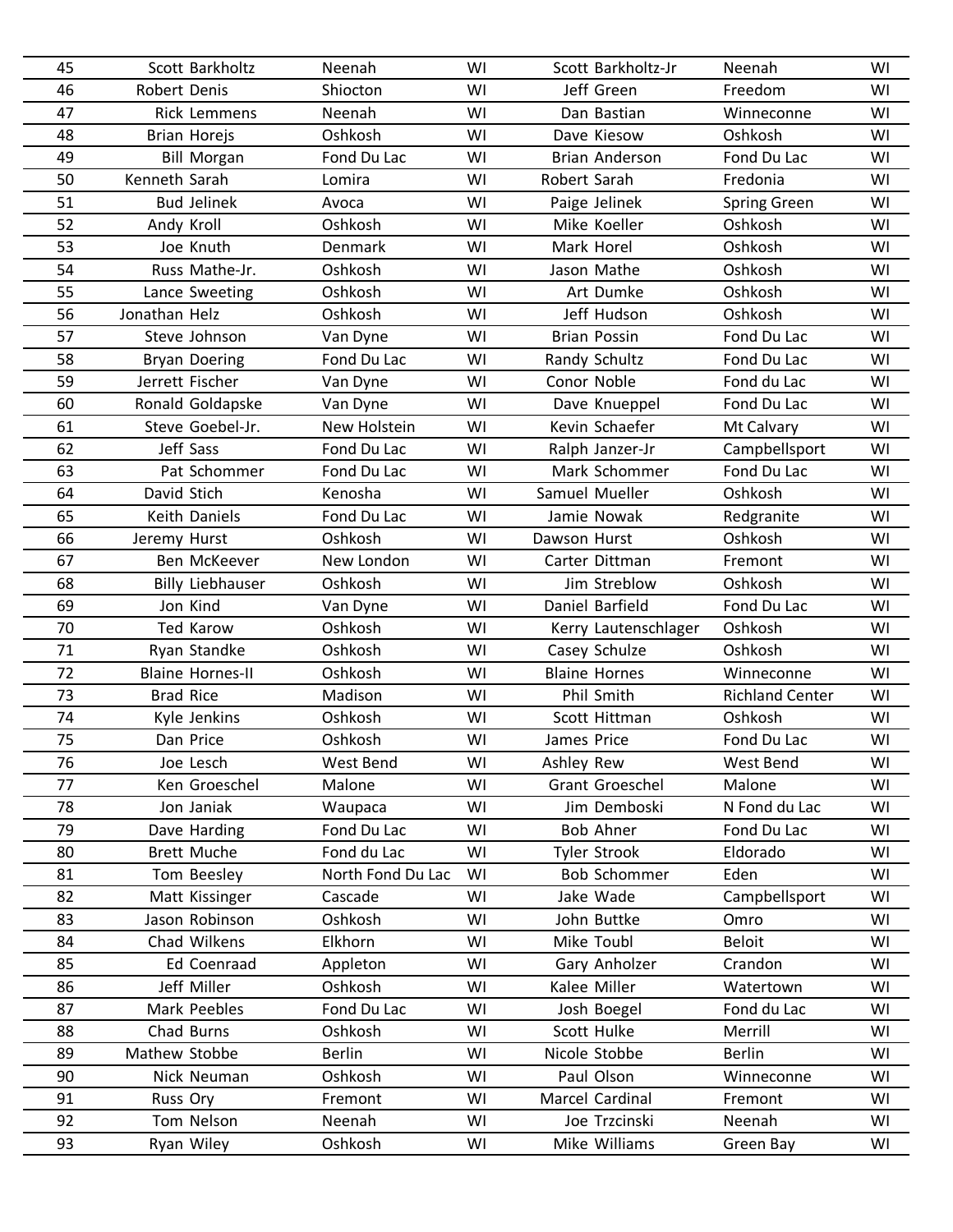| 94  | <b>Bill Schmidt</b>      | Neenah              | WI | Nick Nitschke          | Oshkosh                | WI |
|-----|--------------------------|---------------------|----|------------------------|------------------------|----|
| 95  | Jim Hamill               | Oshkosh             | WI | <b>Brian Hamill</b>    | Oshkosh                | WI |
| 96  | Joe Robl                 | Oshkosh             | WI | Joseph Robl            | Oshkosh                | WI |
| 97  | <b>Chuck Duesterbeck</b> | Waupun              | WI | David Syvertson        | Randolph               | WI |
| 98  | <b>Bill Thern</b>        | Fond Du Lac         | WI | <b>Bill Weber</b>      | Fond Du Lac            | WI |
| 99  | Mike Dorn                | Neenah              | WI | Tyler Dorn             | Neenah                 | WI |
| 100 | Nate Hughes              | Fond du Lac         | WI | Jeremy Hughes          | Oshkosh                | WI |
| 101 | Mike Bonow               | Milwaukee           | WI | Ken Seeley             | Oshkosh                | WI |
| 102 | Rich Schuster            | Omro                | WI | Joe Schuster           | Omro                   | WI |
| 103 | Josh Iserloth            | Clintonville        | WI | Jon Iserloth           | <b>Bayside</b>         | WI |
| 104 | Jim Wesenberg            | Oshkosh             | WI | Mike Wesenberg         | <b>Menominee Falls</b> | WI |
| 105 | Robert Olson             | Larsen              | WI | Steve Olson            | Van Dyne               | WI |
| 106 | <b>Bill Brown</b>        | Oshkosh             | WI | Ryan Hanson            | Fond du Lac            | WI |
| 107 | Luke Depner              | Shiocton            | WI | <b>Rick Volhard</b>    | Howard                 | WI |
| 108 | Jacob Trochinski         | <b>Berlin</b>       | WI | <b>Richard Block</b>   | <b>Berlin</b>          | WI |
| 109 | Mark Dunn                | Neenah              | WI | Jayme Prey             | Neenah                 | WI |
| 110 | Matt Reinke              | Winneconne          | WI | Mike Hinz              | <b>Butte Des Morts</b> | WI |
| 111 | Dan Beattie              | Pickett             | WI | Jake Beattie           | Pickett                | WI |
| 112 | John Hettwer             | Fond Du Lac         | WI | Calvin Hettwer         | Malone                 | WI |
| 113 | Rick Skruch              | Holton              | KS | Eric Akstulewicz       | Menasha                | WI |
| 114 | Brad Jorgensen           | Greenville          | WI | Brady Jorgensen        | Greenville             | WI |
| 115 | Chris Osgood             | <b>Elkhart Lake</b> | WI | <b>Patrick Mertens</b> | <b>Elkhart Lake</b>    | WI |
| 116 | Coulton Brickl           | Chilton             | WI | <b>Isaac Bartel</b>    | <b>Combined Locks</b>  | WI |
| 117 | <b>Steve Kisting</b>     | Westbend            | WI | Ken Funk               | <b>Elkhart Lake</b>    | WI |
| 118 | Richard Kreutzer         | West Bend           | WI | Mark Beck              | Random Lake            | WI |
| 119 | Hugh McAloon             | Wittenberg          | WI | Dustin McAloon         | Iola                   | WI |
| 120 | Andre Stewart            | Kaukauna            | WI | Craig Krueger          | Omro                   | WI |
| 121 | Jason Kerr               | Ripon               | WI | Rick Kerr              | <b>Butte Des Morts</b> | WI |
| 122 | Josh Stuebs              | Sherwood            | WI | Jordan Kurkowski       | Fond Du Lac            | WI |
| 123 | Dan Velie                | Greenville          | WI | <b>Brian Crawford</b>  | Neenah                 | WI |
| 124 | Jeremy Jeske             | Appleton            | WI | Ben Kottke             | Athens                 | WI |
| 125 | <b>Tyler Wiberg</b>      | Freedom             | WI | Cody Balck             | Appleton               | WI |
| 126 | Mark Timm                | Hortonville         | WI | Roger Camp             | Appleton               | WI |
| 127 | Scott Williams           | <b>Brillion</b>     | WI | Junior Doughty         | Chilton                | WI |
| 128 | <b>Bill Ball</b>         | <b>Fox Crossing</b> | WI | Nate Ball              | Waupun                 | WI |
| 129 | Michael Winters          | Appleton            | WI | Cory Cleveland         | Kaukauna               | WI |
| 130 | Mark Ramge               | Winneconne          | WI | Tricia Ramge           | Winneconne             | WI |
| 131 | Jeffrey Gehrke           | Oshkosh             | WI | <b>Brian Brewer</b>    | Oshkosh                | WI |
| 132 | Larry Redmann-Jr.        | <b>Berlin</b>       | WI | Larry Redmann-Sr.      | <b>Berlin</b>          | WI |
| 133 | Jon Hughes               | Fond Du Lac         | WI | Rich Lamb              | North Fond Du Lac      | WI |
| 134 | Ryan Morgan              | Rosendale           | WI | Logan Lynch            | Eldorado               | WI |
| 135 | Austin Wartick           | Appleton            | WI | Rick Nelson            | Neenah                 | WI |
| 136 | Steve Marley             | Larsen              | WI | Steve Seelow           | Larsen                 | WI |
| 137 | Tim Winchester           | Omro                | WI | <b>Bill Winchester</b> | Oshkosh                | WI |
| 138 | Brian Hoelzel            | Waupaca             | WI | Carter Hoelzel         | Waupaca                | WI |
| 139 | Scott Venne              | Fond Du Lac         | WI | Curt Venne             | <b>Mount Calvary</b>   | WI |
| 140 | Steve Supple             | Fond Du Lac         | WI | Bo Conner              | Little Chute           | WI |
| 141 | Scott Schmiedel          | Oshkosh             | WI | Janie Schmiedel        | Oshkosh                | WI |
| 142 | <b>Brad Teichmiller</b>  | Fond Du Lac         | WI | Tim Ericksen           | Fond Du Lac            | WI |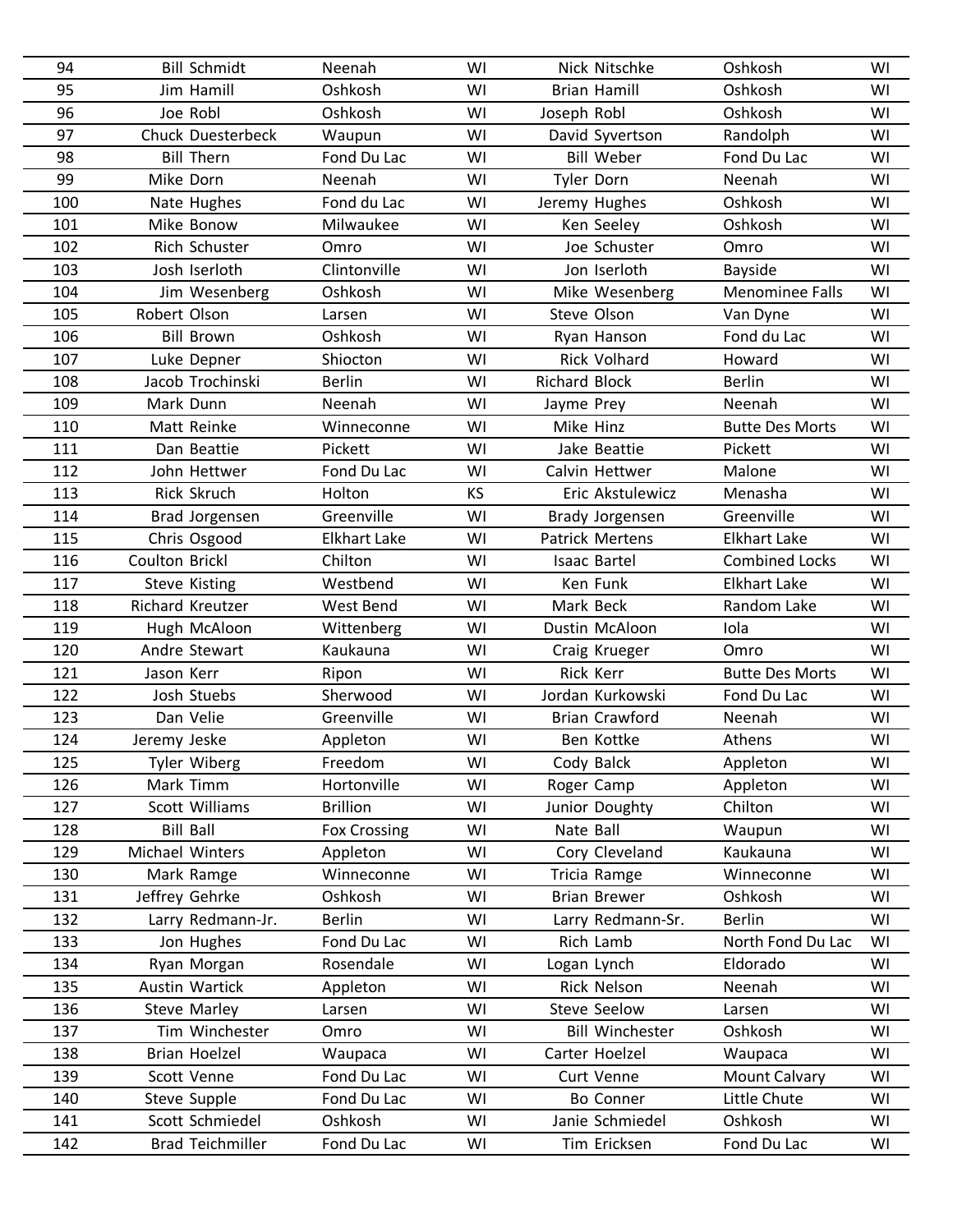| 143 | Cory Nitschke            | Fond du Lac            | WI | Chris Nitschke       | Fond du Lac       | WI |
|-----|--------------------------|------------------------|----|----------------------|-------------------|----|
| 144 | Will Paul                | Neenah                 | WI | Brian Lornson        | Little Chute      | WI |
| 145 | Shane Knueppel           | Fond Du Lac            | WI | Scott Skupas         | Fond Du Lac       | WI |
| 146 | Robert Pankow            | Oshkosh                | WI | Mike Dewitz          | Lomira            | WI |
| 147 | Jamie Trepanier          | Waupun                 | WI | Shawn Montsma        | Ripon             | WI |
| 148 | <b>Edward Chmiel</b>     | Muskego                | WI | Dave Geboy           | Fond du Lac       | WI |
| 149 | Mike Blanck              | Malone                 | WI | Jason Meyer          | Fond du Lac       | WI |
| 150 | Shaun Buechel            | Chilton                | WI | Ben Mullard          | Chilton           | WI |
| 151 | Kyle Krueger             | <b>Butte des Morts</b> | WI | Pat Schuelke         | <b>Berlin</b>     | WI |
| 152 | Scott Schurer            | Menasha                | WI | Mason Arnold         | Appleton          | WI |
| 153 | Craig Lemieux            | Fremont                | WI | Steve Henning        | Appleton          | WI |
| 154 | <b>Brian Christenson</b> | Hartford               | WI | Donald Weber         | Neosho            | WI |
| 155 | Scott Meiller            | Hartford               | WI | Nicholas Meiller     | Hartford          | WI |
| 156 | <b>Brad Schrauth</b>     | Campbellsport          | WI | Randy Schrauth       | Campbellsport     | WI |
| 157 | <b>Adam Phalin</b>       | Plymouth               | WI | <b>Bill Iserloth</b> | Plymouth          | WI |
| 158 | Scott Tanner             | <b>Brillion</b>        | WI | Amber Tanner         | Kimberly          | WI |
| 159 | Jerry Zimmerman          | Appleton               | WI | Matt Prey            | Gleason           | WI |
| 160 | Mark O'Brien             | Appleton               | WI | Ron Levin            | <b>Beach Park</b> | ?? |
| 161 | Scott Zwiers             | Freedom                | WI | Gunnar Witthuhn      | Freedom           | WI |
| 162 | Mike Fuller              | Little Chute           | WI | <b>Wes Fredrick</b>  | Little Chute      | WI |
| 163 | Trevor Krueger           | Omro                   | WI | Steven Peters        | Winneconne        | WI |
| 164 | Chad Meinburg            | Van Dyne               | WI | Jerry Meinburg       | Van Dyne          | WI |
| 165 | Jeremy Hogen             | Menasha                | WI | T.J. Becher          | Appleton          | WI |
| 166 | Tom Pocian               | Kewaskum               | WI | Rick Rode            | Hartford          | WI |
| 167 | Mike Heroux              | Neenah                 | WI | Jeff Paulson         | Oshkosh           | WI |
| 168 | <b>Brett Walser</b>      | Fond du Lac            | WI | Tanner Lueptow       | Beaver Dam        | WI |
| 169 | <b>Steve Guelig</b>      | Fond Du Lac            | WI | Jordan Guelig        | Rosendale         | WI |
| 170 | Mike Roloff              | Fond Du Lac            | WI | Dan Roloff           | Fond Du Lac       | WI |
| 171 | Jeremy Bock              | Jackson                | WI | Mark Bartels         | Johnson Creek     | WI |
| 172 | David Dewitz             | Waupun                 | WI | Mike Franke          | Oakfield          | WI |
| 173 | Wyatt Busching           | Winneconne             | WI | Cal Cottrell         | Redgranite        | WI |
| 174 | Josh Juedes              | Neenah                 | WI | Jake Chipman         | Pickett           | WI |
| 175 | <b>Todd Burns</b>        | Oshkosh                | WI | Kurt Jacobs          | Oshkosh           | WI |
| 176 | Wyatt Ziemer             | Van Dyne               | WI | Coltin Lamb          | N. Fond du Lac    | WI |
| 177 | John Siebert             | Van Dyne               | WI | Ross Engel           | Lannon            | WI |
| 178 | Derek Phillips           | Greenville             | WI | Aaron Karn           | Omro              | WI |
| 179 | James Bleuer             | Oshkosh                | WI | Jeremy Stuck         | Neenah            | WI |
| 180 | Blake Johnson            | Oshkosh                | WI | Paul Johnson         | Oshkosh           | WI |
| 181 | David Woyak              | Hartland               | WI | <b>Butch Schulz</b>  | North Lake        | WI |
| 182 | Deric Magnussen          | Fond du Lac            | WI | Matt Magnussen       | Watertown         | WI |
| 183 | Jeff Schmidt             | Neenah                 | WI | Tom Henschel         | Neenah            | WI |
| 184 | Jesse Steiner            | Oshkosh                | WI | Nick Juedes          | Oshkosh           | WI |
| 185 | Kurt Martin              | Oshkosh                | WI | Mathew O'Connell     | Appleton          | WI |
| 186 | Roger Marx               | <b>Butte Des Morts</b> | WI | Cheyenne Herbert     | Winneconne        | WI |
| 187 | Eric Olson               | Neenah                 | WI | Matt Ashbeck         | Menasha           | WI |
| 188 | Wayne Gray               | Oshkosh                | WI | Nate Provost         | Suamico           | WI |
| 189 | Matt Snell               | Oshosh                 | WI | Colby Snell          | Oshkosh           | WI |
| 190 | <b>Todd Braun</b>        | Oshkosh                | WI | Jay Lett             | Oshkosh           | WI |
| 191 | Corey Meyer              | Larsen                 | WI | Kirk Meyer           | Appleton          | WI |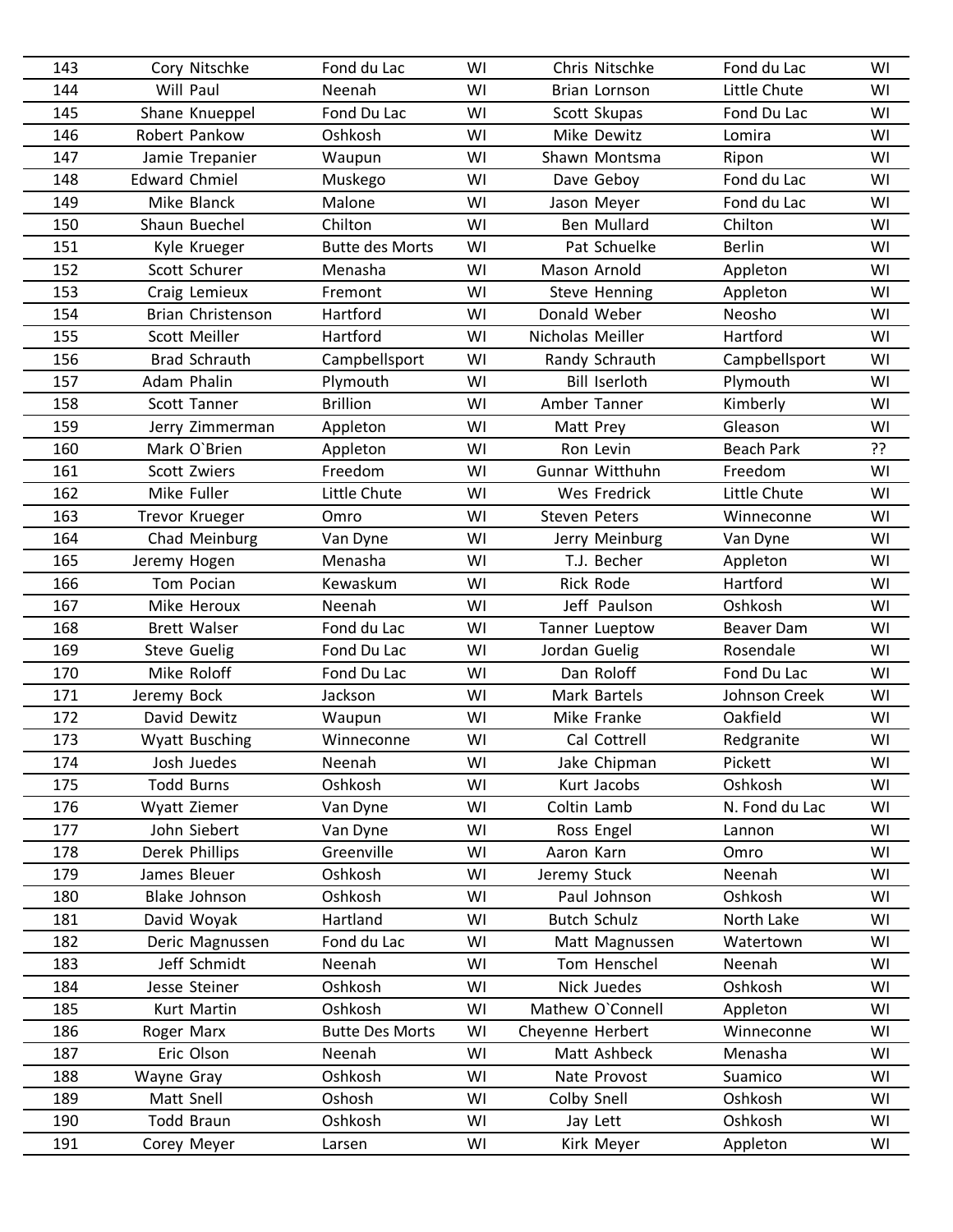| 192 | Brian Holzmann     | Fond du lac       | WI | Jeff Wagner            | Mt. Calvary          | WI  |
|-----|--------------------|-------------------|----|------------------------|----------------------|-----|
| 193 | Ron Doughty        | Chilton           | WI | <b>Brandon Doughty</b> | Sherwood             | WI  |
| 194 | Gary Henschel      | Neenah            | WI | Rodney Henschel        | Neenah               | WI  |
| 195 | Nathan Mansueto    | Mayville          | WI | Drake Mansueto         | Mayville             | WI  |
| 196 | Don Jolin          | Oshkosh           | WI | Matt Proctor           | Oshkosh              | WI  |
| 197 | Tina Loehr         | Mount Calvary     | WI | Charles Loehr          | <b>Mount Cavalry</b> | WI  |
| 198 | <b>Eric Davies</b> | Oshkosh           | WI | Joe Sagmeister         | Oshkosh              | WI  |
| 199 | Adam Reyes         | Oshkosh           | WI | <b>Ben Glover</b>      | Ripon                | WI  |
| 200 | Dave Lakich        | Richfield         | WI | Isaac Lakich           | Richfield            | WI  |
| 201 | Jon Boedeker       | Allenton          | WI | <b>Brad Vetter</b>     | Campbellsport        | WI  |
| 202 | Jason Wiesner      | Mishicot          | WI | Don Wiesner            | North Fond Du Lac    | WI  |
| 203 | <b>Travis Puls</b> | Mayville          | WI | <b>Rich Puls</b>       | Mayville             | WI  |
| 204 | Jim Henschel       | Neenah            | WI | Jordyn Henschel        | Menasha              | WI  |
| 205 | Mike Maas          | North Fond Du Lac | WI | Matthew Guenterberg    | Horicon              | WI  |
| 206 | Randy Peterson     | Wallace           | MI | Mike Burkhardt         | Fond Du Lac          | WI  |
| 207 | Kyle Dewitz        | Oakfield          | WI | Rodney Dewitz          | Mayville             | WI  |
| 208 | Michael Gray       | Oshkosh           | WI | Troy Wurn              | Oshkosh              | WI  |
| 209 | John Peebles       | Oshkosh           | WI | Tim Smith              | Mt Calvary           | WI  |
| 210 | Carey Slater       | Fond Du Lac       | WI | Ryan Deibert           | Fond du Lac          | WI  |
| 211 | Lloyd Rebedew      | Glenbeulah        | WI | <b>Trent Rebedew</b>   | Glenbulah            | WI  |
| 212 | Rich Caryl         | Eagle             | WI | Kylie Caryl            | Eagle                | WI  |
| 213 | Chad Feucht        | Chilton           | WI | Bert Feucht            | Suring               | WI  |
| 214 | Stu Wells          | Oshkosh           | WI | Mike Galligan-Jr.      | Oshkosh              | WI  |
| 215 | Ken Steffes        | Fond Du Lac       | WI | Lucas Schneider        | Malone               | WI  |
| 216 | Scott Guelig       | Fond du Lac       | WI | Taylor Frazen          | Fond du Lac          | WI  |
| 217 | Jamie Morgan       | Slinger           | WI | Corey Nitz             | Rosendale            | WI  |
| 218 | Nick Kretsch       | Round Lake Park   | IL | Kevin Skaronea         | <b>Island Lake</b>   | IL  |
| 219 | <b>Ryne Dewitz</b> | Van Dyne          | WI | Josh Dewitz            | Fond du Lac          | WI  |
| 220 | Chad Wuest         | Fond du Lac       | WI | Jake Rogler            | Fond du Lac          | WI  |
| 221 | Shawn Kahut        | Fond Du Lac       | WI | Nick Schulz            | Campbellsport        | WI  |
| 222 | Ken VanOss         | Chilton           | WI | Dan VanOss             | Appleton             | WI  |
| 223 | Alex Koopman       | Oshkosh           | WI | John Lynch             | Germantown           | WI  |
| 224 | T.J. Magnuson      | Sherwood          | WI | Herbert Wolff          | Appleton             | WI  |
| 225 | Erik Malnory       | Omro              | WI | <b>Brad Winkler</b>    | Neenah               | WI  |
| 226 | Dave Supple        | Van Dyne          | WI | Logan Supple           | Van Dyne             | WI  |
| 227 | Luke Leanna        | Fitchburg         | WI | Chris Pickhardt        | <b>Brownsville</b>   | WI  |
| 228 | Gordy Rose         | Fond Du Lac       | WI | Carl Rose              | Fond Du Lac          | WI  |
| 229 | Travis Wohlt       | Van Dyne          | WI | Jonathon Wolf          | Evansville           | WI  |
| 230 | Rick Cavanaugh     | Oshkosh           | WI | James Cavanaugh        | Mc Henry             | IL. |
| 231 | Jon Noble          | Fond Du Lac       | WI | Karen Noble            | Fond Du Lac          | WI  |
| 232 | Mark Maas          | Appleton          | WI | Greg Stein             | Kaukauna             | WI  |
| 233 | Aaron Masters      | Omro              | WI | Jedd Wise              | <b>Berlin</b>        | WI  |
| 234 | Jeff Neill         | West Bend         | WI | Vick Faber             | West Bend            | WI  |
| 235 | Jay Totten         | West Bend         | WI | Jacob Totten           | West Bend            | WI  |
| 236 | Jon Pautz          | Helenville        | WI | Josh Pautz             | Helenville           | WI  |
| 237 | Kyle Joas          | Appleton          | WI | Larry Joas             | Chilton              | WI  |
| 238 | Jeff Rahmer        | Saint Cloud       | WI | Adam Rahmer            | Saint Cloud          | WI  |
| 239 | Tom Kolbe          | Chilton           | WI | Dylan Peotter          | Kaukauna             | WI  |
| 240 | lan Eggers         | Appleton          | WI | Tony Myslicki          | Appleton             | WI  |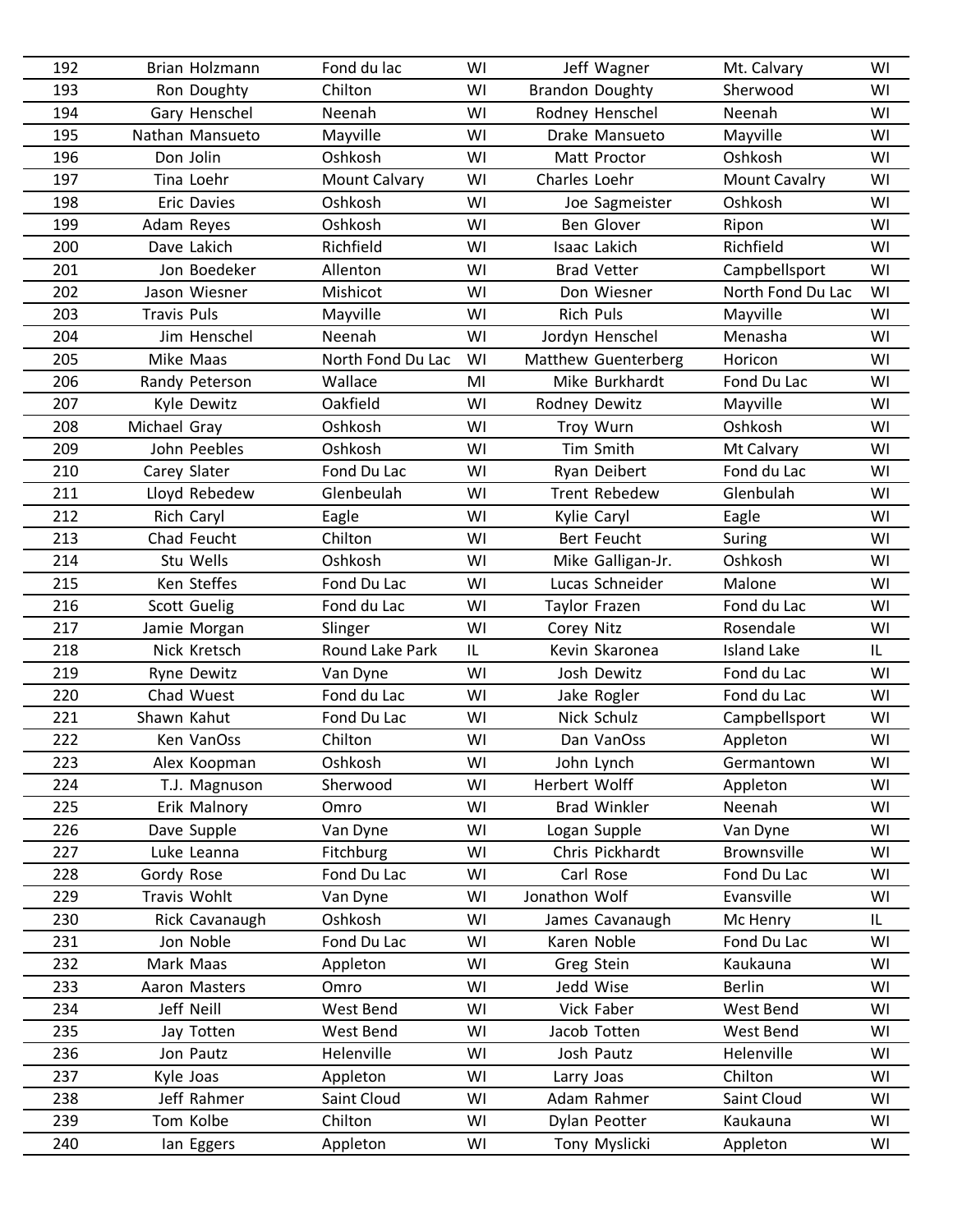| 241 | Kelly Dallmann       | Chilton           | WI | Tim Roehrig               | Chilton           | WI |
|-----|----------------------|-------------------|----|---------------------------|-------------------|----|
| 242 | Jesse Knueppel       | Fond Du Lac       | WI | Paula Knueppel            | Fond du Lac       | WI |
| 243 | Alan McArthur        | Fond Du Lac       | WI | Tyler McArthur            | Fond du Lac       | WI |
| 244 | Aaron Zak            | Greenville        | WI | Kody Swatzina             | Curtiss           | WI |
| 245 | Cole Nenahlo         | Green Bay         | WI | Christa Nenahlo           | Green Bay         | WI |
| 246 | Tim Teichmiller      | North Fond Du Lac | WI | <b>Travis Teichmiller</b> | Rhinelander       | WI |
| 247 | Mike Mendlesky       | Fond du Lac       | WI | Conner Mendlesky          | Fond du Lac       | WI |
| 248 | Andy Wilkens         | Kiel              | WI | <b>Ben Gries</b>          | Kiel              | WI |
| 249 | <b>Tyler Semenas</b> | Rosendale         | WI | Riley Dahlke              | Fond du Lac       | WI |
| 250 | Dan Domrzalski       | Larsen            | WI | Donni Domrzalski          | Larsen            | WI |
| 251 | <b>Andrew Fields</b> | Oshkosh           | WI | Avery Fields              | Omro              | WI |
| 252 | Jonathon Herman      | <b>DePere</b>     | WI | Ryan Roberts              | Seymour           | WI |
| 253 | Arron Schultz        | Mayville          | WI | Chris Voss                | Mayville          | WI |
| 254 | Joey Clohessy        | Menasha           | WI | Chad Olson                | Appleton          | WI |
| 255 | Brennen Bertel       | Mayville          | WI | <b>Todd Bertel</b>        | Mayville          | WI |
| 256 | Tammy Richter        | Malone            | WI | Nancy Schneider           | Malone            | WI |
| 257 | <b>Brian Fink</b>    | Eden              | WI | Ryan Newton               | Fond Du Lac       | WI |
| 258 | Cary Literski        | Waupaca           | WI | Sue Literski              | Waupaca           | WI |
| 259 | Jason Simpson        | Kaukauna          | WI | Derek Simpson             | Kaukauna          | WI |
| 260 | Shawn Wendt          | Oakfield          | WI | Zack Wendt                | Oakfield          | WI |
| 261 | Chris Schiavo        | Appleton          | WI | T.J. Wagner               | Appleton          | WI |
| 262 | Kevin Engelman       | Oshkosh           | WI | Matt Westergard           | Omro              | WI |
| 263 | Kurt Rose            | Oshkosh           | WI | Craig Rose                | Fond Du Lac       | WI |
| 264 | Brandon Broetzmann   | Waupun            | WI | Nicholas Erickson         | Marible           | WI |
| 265 | Jacob Novak          | <b>Berlin</b>     | WI | <b>Brandon Brock</b>      | Ripon             | WI |
| 266 | Ben Schmoldt         | Kewaskum          | WI | Calvin Konstanz           | West Bend         | WI |
| 267 | Jesse Manteufel      | Neenah            | WI | Ryan Christianson         | Appleton          | WI |
| 268 | Dave Schmitz         | Fond Du Lac       | WI | Dan Schmitz               | Fond Du Lac       | WI |
| 269 | <b>Trevor Byrnes</b> | Neenah            | WI | Zach Parrish              | Omro              | WI |
| 270 | Brian Belongea       | Appleton          | WI | Amanda Belongea           | Little Chute      | WI |
| 271 | Ron Schmoldt         | West Bend         | WI | Karl Andrescavage         | <b>West Bend</b>  | WI |
| 272 | Josh Hungerford      | Fond Du Lac       | WI | Steve Hungerford          | Oakfield          | WI |
| 273 | Dean Joas            | Hilbert           | WI | Scott Mullard             | Chilton           | WI |
| 274 | Albert Bohn          | Kewaskum          | WI | Steven Bohn               | West Bend         | WI |
| 275 | Paul Budzynski       | Greenville        | WI | Michael Budzynski         | Greenville        | WI |
| 276 | Ben VanSchyndel      | Kimberly          | WI | Ken Eppinger              | <b>Two Rivers</b> | WI |
| 277 | Matt Miller          | <b>Berlin</b>     | WI | Jason Miller              | Menasha           | WI |
| 278 | Eli Gustafson        | Fond du Lac       | WI | Mike Barker               | Fond Du Lac       | WI |
| 279 | Michael Heyden       | Neshkoro          | WI | Chris Heyden              |                   | WI |
| 280 | Randy Seidl          | Kaukauna          | WI | Joe Hansen                | Appleton          | WI |
| 281 | Scott Peterson       | <b>Berlin</b>     | WI | Wil Resch                 | Friendship        | WI |
| 282 | Mike Golden          | Kaukauna          | WI | Jason Romenesko           | Hortonville       | WI |
| 283 | Jonathan Binning     | Omro              | WI | <b>Trevor Daniels</b>     | Oshkosh           | WI |
| 284 | Scott Valleskey      | Manitowoc         | WI | Parker Valleskey          | Manitowoc         | WI |
| 285 | Doug Kreger          | Hartford          | WI | Marley Kreger             | Hartford          | WI |
| 286 | Tyler Zick           | Oshkosh           | WI | Joe Berger                | Oshkosh           | WI |
| 287 | Jay Stephan          | Menasha           | WI | Jerry VanStippen          | Appleton          | WI |
| 288 | Nick Crego           | Fond du Lac       | WI | Hunter Thyrion            | Fond du Lac       | WI |
| 289 | Justin Weeks         | Waupun            | WI | Tom Weeks                 | Waupun            | WI |